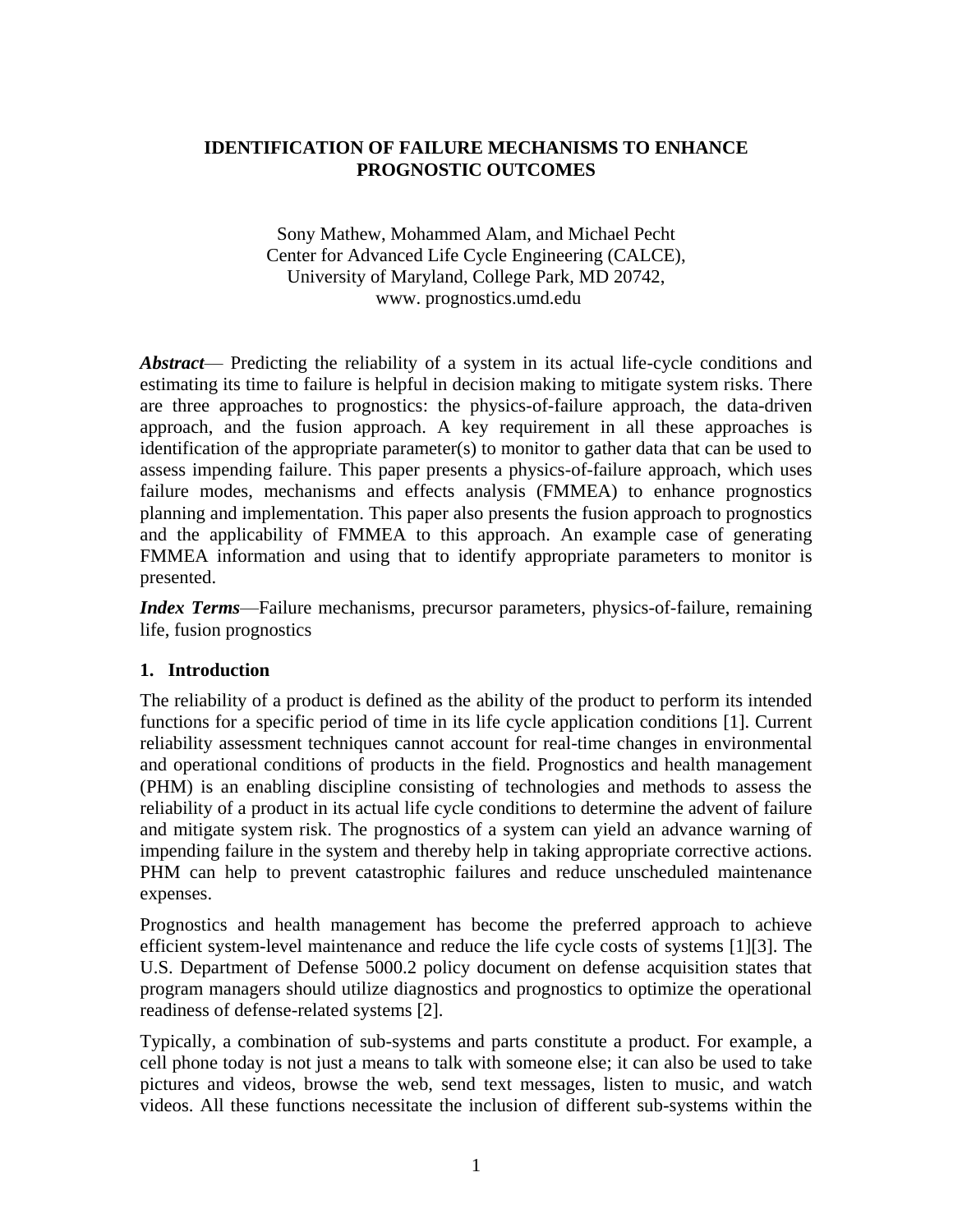cell phone. As the product becomes more complex in function, it comprises more and more sub-systems. All of these sub-systems and parts in a product may fail by various failure mechanisms in the product's life-cycle environment. Identification of possible failure mechanisms under different application conditions in the design and development phase of a product has become the norm in industry.

The approaches adopted for conducting prognostics for a product include: (1) the physics-of-failure (PoF) based approach, which includes the use of canaries to provide advance warning of failure and the modeling of life cycle environment stress to compute accumulated damage [3]; (2) the data-driven approach, which involves the monitoring and analysis of a product's functional parameters; and (3) the fusion approach, which combines the PoF and data-driven techniques to provide an accurate estimate of remaining useful life.

In order to provide an accurate prediction of remaining useful life of a product, it is essential to understand what is causing damage to the product and how the damage is manifested in the product. For addressing the root cause of failure it is necessary to know not only the failure mode but also the failure mechanism that causes the failure. If the failure mechanisms and modes are not known, then the sensors for monitoring, the location of monitoring, and the models to analyze the collected data may be selected erroneously.

If the identification of a precursor parameter is not based on the fundamental understanding of failure mechanisms of a product, an erroneous parameter may be monitored. Monitoring such a parameter may not provide the appropriate precursor and may lead to faulty prediction and therefore improper or delayed corrective actions. In the case of a canary device embedded in a product, if the canary does not fail due to the most critical failure mechanism that affects the product, then the prediction obtained from the device will not be as useful as it could have been.

Knowledge of the failure mechanisms that are likely to cause the degradation that can lead to failure in a product is important. There are different failure signatures for different failure mechanisms, and without knowledge of the failure mechanisms the accuracy of the prognosis is questionable.

This paper presents in brief the methodology of failure modes, mechanisms, and effects analysis (FMMEA) and the physics-of-failure based prognostics approach, which explicitly involves the application of FMMEA. The potential application of FMMEA in the fusion based prognostics approach is also discussed in this paper. The process of selecting critical parameters, based on FMMEA, for health monitoring is presented with a case study on a switch mode power supply.

## **2. Failure Modes, Mechanisms, and Effects Analysis (FMMEA)**

Failure modes, mechanisms, and effects analysis (FMMEA) is an method based on assessing the root cause failure mechanisms of a given product [4]. A potential failure mode is the manner in which a failure manifests itself in the product. Failure mechanisms are the processes by which physical, electrical, chemical, and mechanical stresses induce failures individually or in combination. FMMEA is based on an understanding of the relationships between product requirements and the physical characteristics of the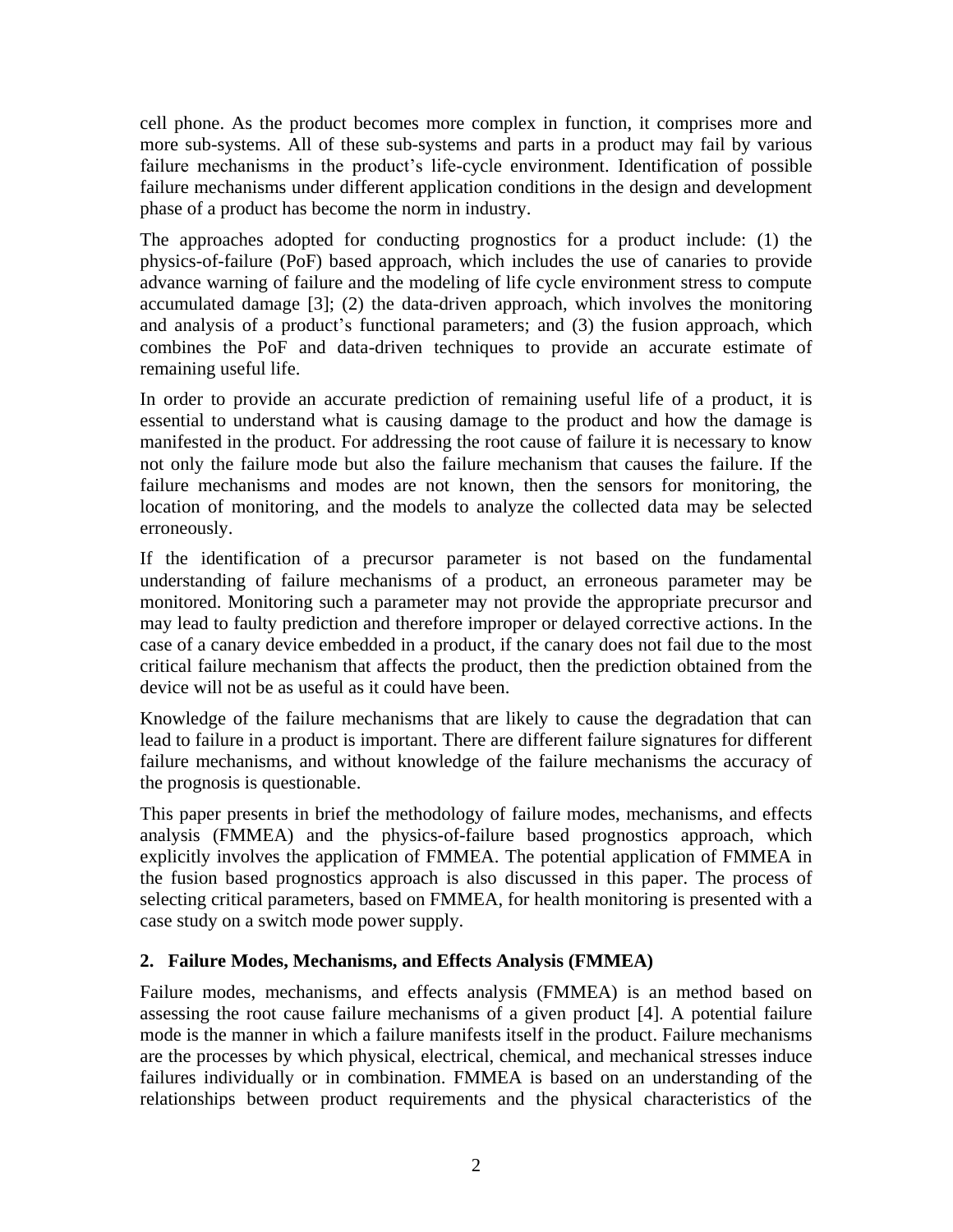product (and their variation in the production process), the interactions of product materials with loads (stresses at application conditions), and their influence on the product susceptibility to failure with respect to the use conditions [5]. A schematic diagram showing the steps in FMMEA is shown in [Figure 1.](#page-2-0)



**Figure 1: FMMEA Methodology [5]**

<span id="page-2-0"></span>Ganesan et al. [5] have provided a detailed description of the FMMEA methodology. FMMEA uses life cycle environmental and operating conditions and the duration of the intended application with knowledge of the active stresses and potential failure mechanisms. The purpose of FMMEA is to identify potential failure mechanisms and models for all potential failures modes and prioritize failure mechanisms. To ascertain the criticality of the failure mechanisms a risk priority number (RPN) is calculated for each mechanism. The higher the RPN the higher it is ranked among the failure mechanisms.

The RPN is the product of the probability of detection, occurrence, and severity of each mechanism. Occurrence describes how frequently a failure mechanism is expected to result in failure. Severity describes the seriousness of the effect of the failure caused by a mechanism and detection describes the probability of detecting the failure modes associated with the failure mechanism. Figure 2 shows the axis of a three-dimension risk matrix.

Form the estimation of the critical/dominant failure mechanisms that affect a product, the appropriate environmental and operational loads and performance parameters can be selected for health monitoring of the product. FMMEA is a major improvement over traditional deign for reliability methods since it internalizes the concept of failure mechanisms at every step of decision making. Utilization of failure mechanisms as the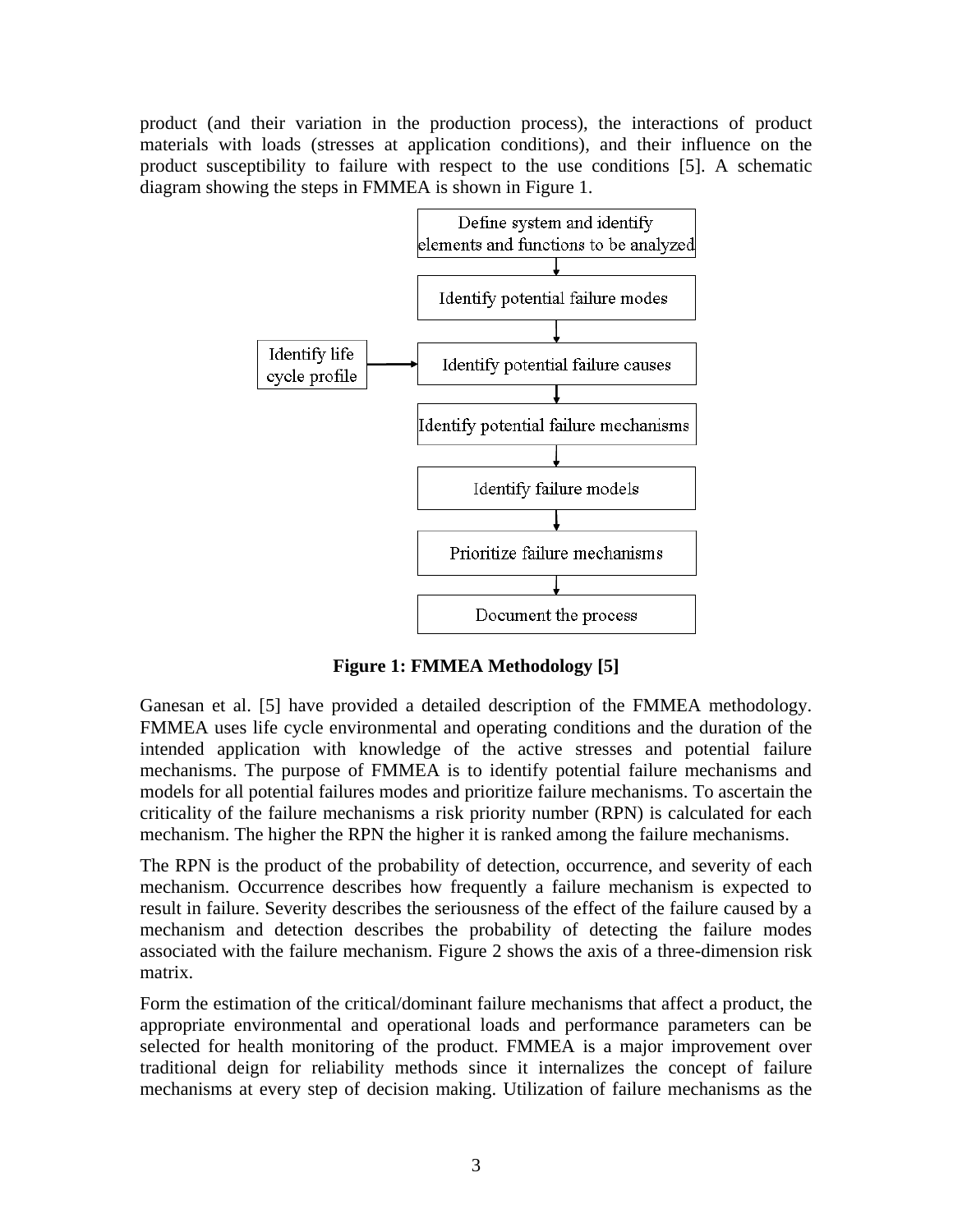basis of reliability assessment has been accepted in standards by major technical organizations such as IEEE [6], EIA/JEDEC [7]–[12], and SEMATECH [13]–[16].





## **3. FMMEA in Physics of Failure Based Prognostic Approach**

Physics-of-failure (PoF) based PHM is an approach that utilizes knowledge of a product's life-cycle loading and failure mechanisms to assess product reliability. PoF methodology is based on the identification of potential failure mechanisms and failure sites for a device, product, or system. [Figure 3](#page-3-0) shows the PoF-based PHM methodology.



<span id="page-3-0"></span>**Figure 3: PoF based prognostics approach [17].**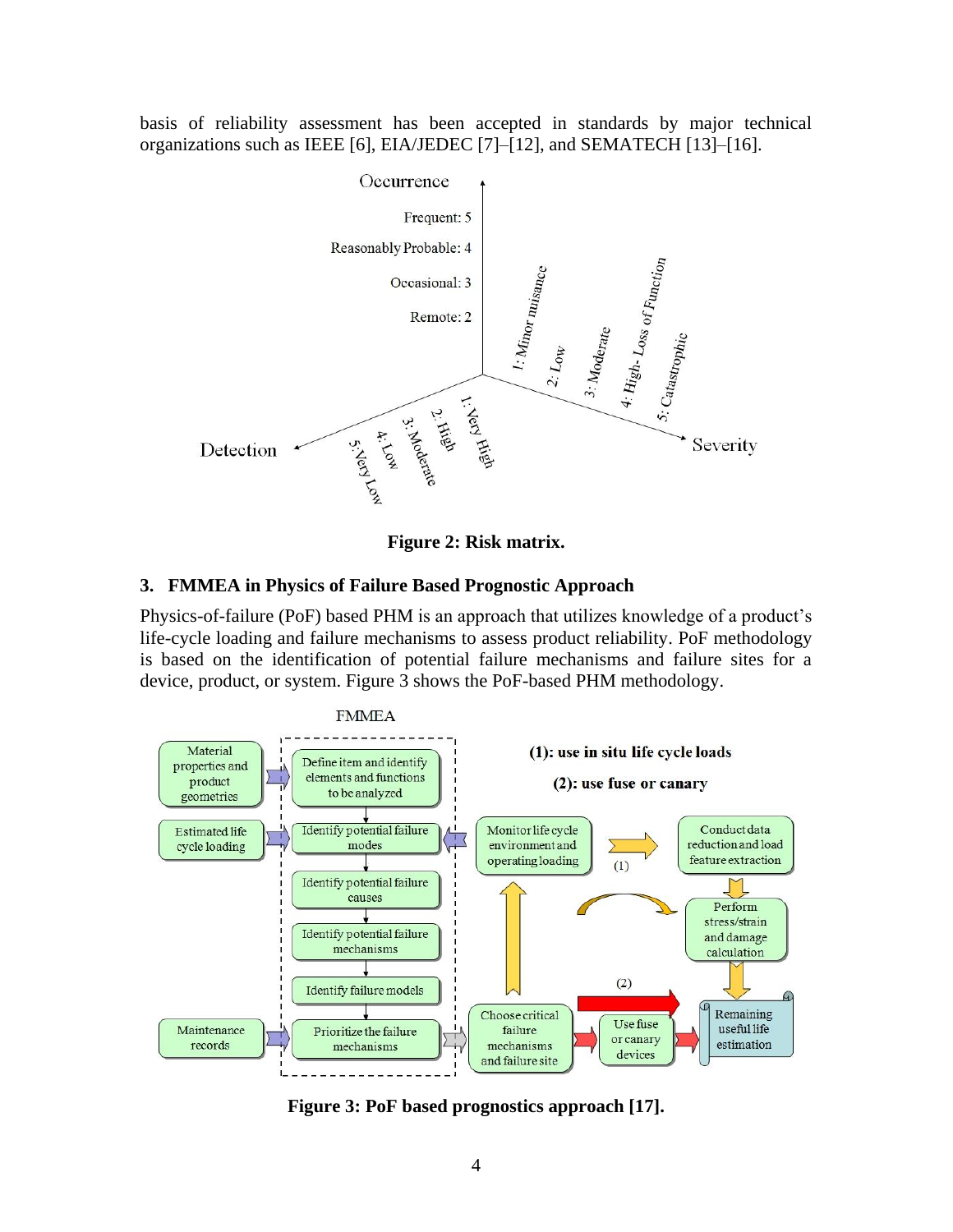The first step in PoF based PHM involves FMMEA, where design data, expected lifecycle conditions, and PoF models are the inputs for assessment. As shown in the figure in path 1, based on the FMMEA the critical mechanism can be selected and the life cycle operating and environmental conditions that propagate the mechanism are monitored. The life-cycle environment of a product consists of manufacturing, transportation, storage, handling, operating, and non-operating conditions. Life-cycle load can be mechanical, thermal, chemical, or electrical in nature. In-situ measurement of the life cycle loads helps in determining the frequency and severity with which the loads are applied on a product. The life cycle loading data is used in failure models to derive the extent of degradation under the given conditions and from which the remaining useful life of the product can be estimated.

Path 2 is to use canary devices to estimate the remaining useful life of a product. A canary device behaves similar to the "canary bird" in a coal mine. Because the canary bird is more sensitive to hazardous gases than humans, death or sickening of the bird indicated an impending hazardous environment for humans. Canary devices are designed to fail due to the same failure mechanism that the product would fail by if the product were subjected to extended life cycle loads. Under the same environmental and operational loading conditions the canary devices are designed to fail faster than the actual product. Canary devices embedded in a product provide advance warning of failure due to specific wear-out failure mechanisms. A canary device fails much earlier than the actual product. By knowing the acceleration factor between the canary device and the product, the time to failure of the actual product can be computed.

## **4. FMMEA for Fusion Approach**

The fusion PHM approach shown in [Figure 4](#page-4-0) combines the benefits of the PoF and datadriven techniques to provide an estimate of remaining useful life.



<span id="page-4-0"></span>**Figure 4: Fusion approach [18].**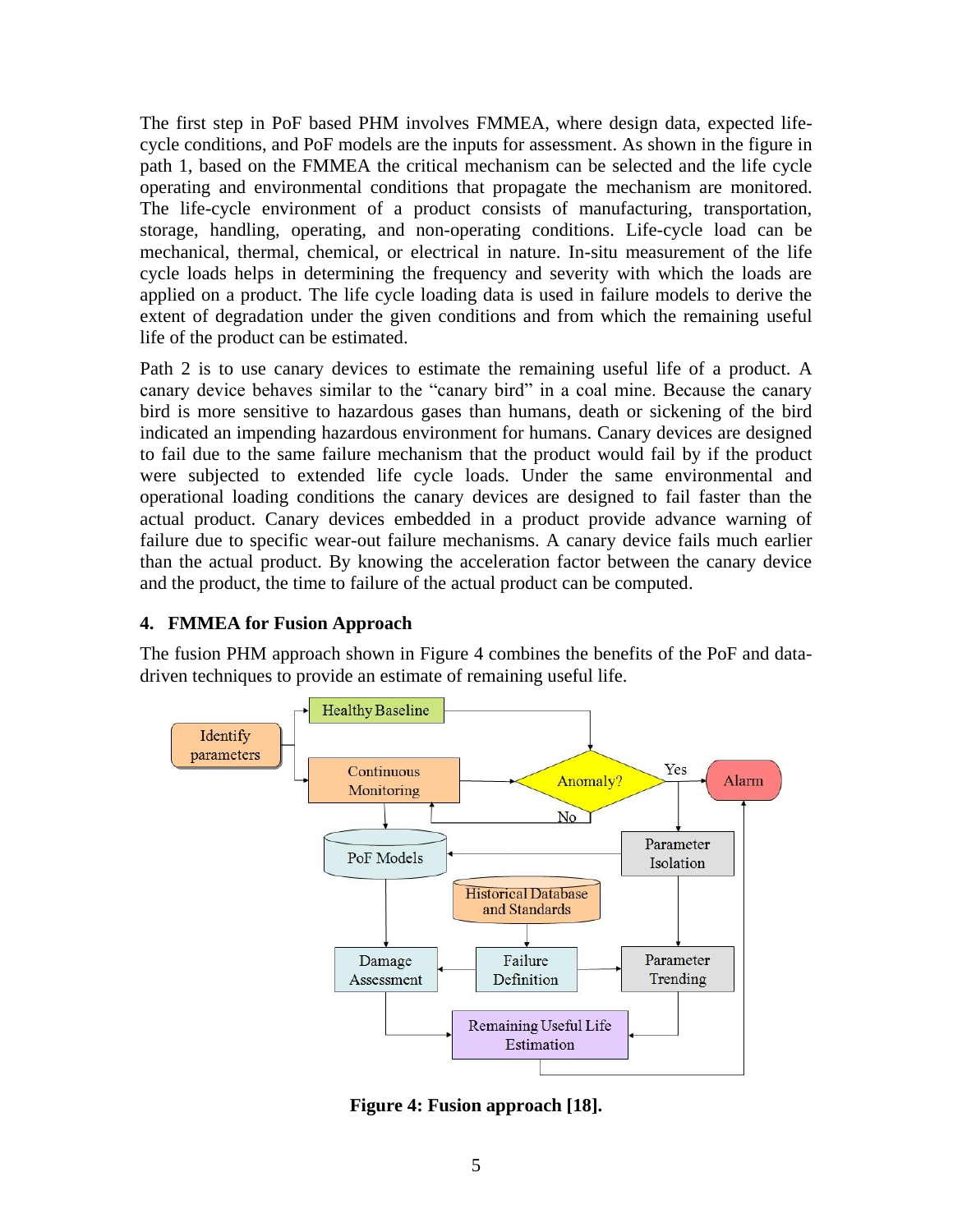The first thing needed is to identify the parameters that can be continuously monitored to estimate the health of the product. An FMMEA provides information about the critical failure mechanisms that may affect the product in its life cycle conditions and the critical failure sites/components. From this information the appropriate parameters—either material or functional parameters—can be selected for monitoring. Information from an FMMEA also helps in the selection of appropriate PoF models for degradation analysis.

The fusion approach utilizes data-driven techniques for anomaly detection and classification to detect early degradation of a product. Once the anomalous behavior is detected, the parameters that indicate the anomalous behavior can be identified. Knowledge of the physics-of-failure of the product helps in narrowing in on the root cause of product failure. PoF models are used estimate the damage caused by the operational and environmental loading conditions. Based on the failure definitions the remaining useful life of the product is calculated.

The PoF knowledge can be used to determine the failure thresholds for the measured product parameters. This input of the failure threshold and labels of healthy and unhealthy states is used to trend the monitored parameters after they cross the threshold for anomalous behavior. The time to failure is estimated based on the trend of the parameters and the failure threshold. The conservative value of the RUL estimate from the data-driven technique and the PoF model is reported. Alarms are provided after detection of anomalous behavior and after reaching the critical RUL estimate. This provides adequate time for repair or replacement of the product depending on the criticality of the application.

## **5. FMMEA for a Switch Mode Power Supply (SMPS)**

In this section an FMMEA of a switch mode power supply (SMPS) is presented as a case study. It is to be noted that FMMEA requires knowledge of the system that is being analyzed. Further, the more knowledge there is regarding the life cycle loads, material properties, and geometry, the more accurate the analysis will be. The in-depth analysis of a given product by an experienced operator/designer will cover the failure mechanisms that can affect a given product better than an analysis conducted by a novice.

In this work the SMPS in a personal computer was taken as the system on which FMMEA was conducted. The power supply in a personal computer uses switcher technology to convert the input AC voltage to output DC voltage (which is lower than the input voltage). [Figure 5](#page-6-0) shows a typical SMPS used in a computer. An SMPS can be divided into two basic parts according to their functions: the cooling unit and the voltage regulation unit. The cooling is provided by the fan. The electrical components of the power supply produces heat, which must be removed to ensure proper functioning of all these components. The cooling unit consists of the fan blades, bearings, wires, and a controlling circuit. The voltage regulation unit converts the 110/240 volt AC input to a lower voltage (5–12 volts) DC output, which is used to power the electronics in the computer. The voltage regulation unit consists of a printed circuit board with components such as resistors, capacitors, diodes, power MOSFETs, ICs, wires, metallization, heat sinks, and solder interconnects.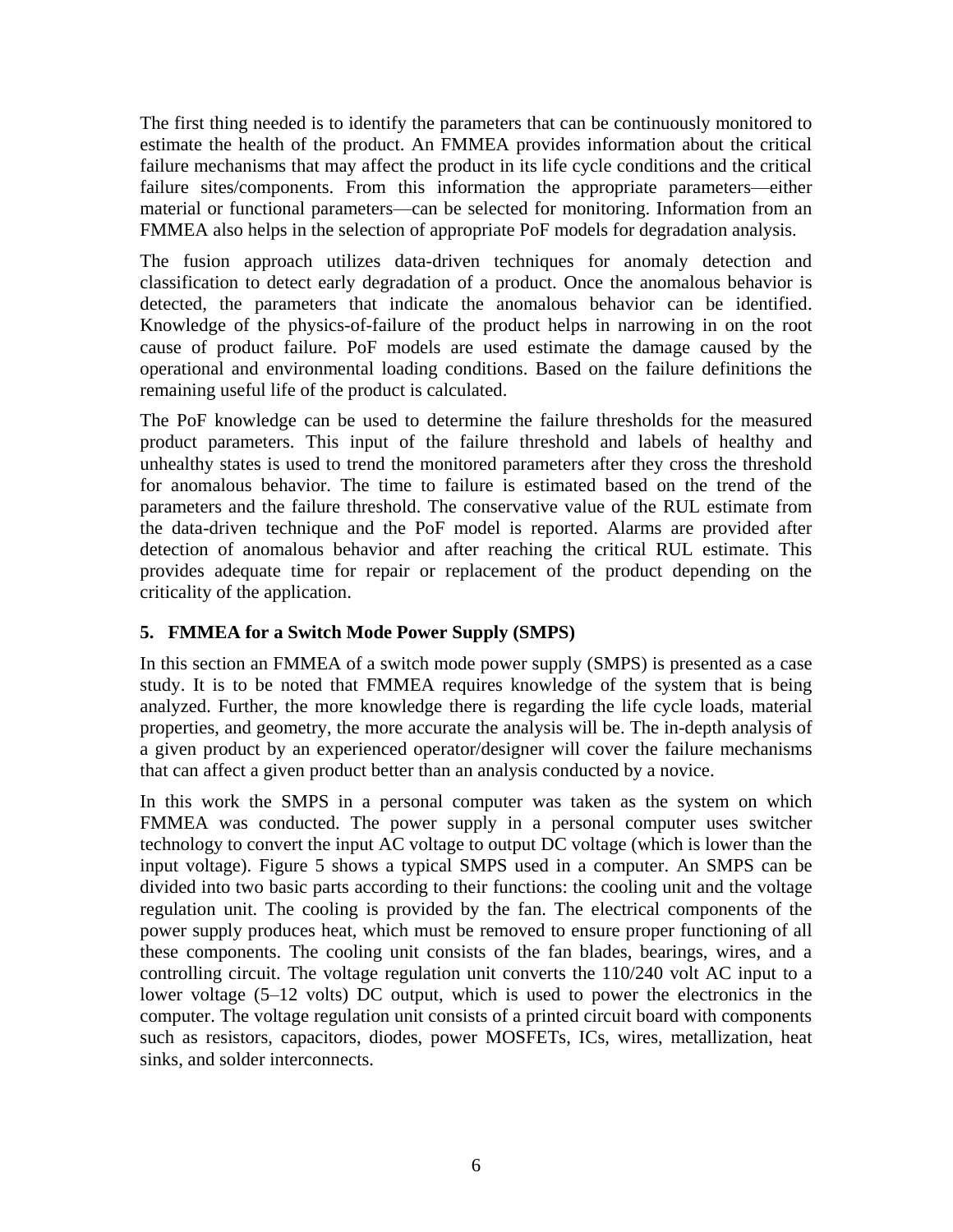

**Figure 5: Power supply [19].**

<span id="page-6-0"></span>The possible life cycle loads on the power supply include voltage, current, temperature, humidity, vibration, shock, and contaminants. Only the voltage regulation unit of the power supply is considered for further analysis. Some of the failures that the components of the voltage regulation unit may experience are explained in below. Resistors may fail by the overstress failure mechanism when an overload voltage is applied. Electrolytic capacitors can be affected by the operation conditions, such as voltage, current, frequency, and temperature. These capacitors may fail as a result of dielectric breakdown or aging of the electrolyte, causing an increase in the output ripple voltage [20]. Inductors can fail by wear-out of the wiring insulation, which can lead to a short circuit or an open circuit across the wirings of the inductor. Diodes may fail due to mechanisms such as thermal runaway and contact migration. Failure of the diodes will affect the output voltage and current [\[21\].](#page-10-0) Power MOSFETs may fail due to thermal runaway, hot carrier injection, time dependent dielectric breakdown, or electrostatic discharge. Since the power MOSFET is the main switching element, its failure can vary the output voltage [\[22\].](#page-10-1) Integrated circuits can fail due to the following reasons: wire bond melting due to current overload or thermal cycling, electromigration, hot carrier, time dependent dielectric breakdown, or crack initiation and propagation. Failure of an IC will lead to incorrect switching, which will eventually result in incorrect voltage at the output. The failure mechanism for printed circuit boards (PCB) includes, fatigue cracking due to vibration and shock loads and conductive filament formation. Metallization on a PCB can fail by short circuiting or open circuit. Failure mechanisms can be electromigration and corrosion. Solder joints can fail due to fatigue cause by temperature cycling and vibration. This may introduce an open circuit in the power supply.

Knowledge of the failure modes, mechanisms, and operating conditions can be used to estimate the frequency of occurrence of a particular failure mechanism. This frequency can be used to estimate the extent of severity of that failure mechanism. Knowledge of past failure occurrences from experience or from maintenance and failure logs will also help in estimating the severity of a failure mechanism. The RPN and the risk associated with each failure mechanism were characterized. For simplicity, in this case the probability of detection all the failure mechanisms were assumed to be same. The RPN is the product of severity, occurrence, and the probability of detection of a particular failure mechanism. The higher the RPN, the higher the risk associated with the particular failure mechanism. Table 1 shows the FMMEA of the voltage regulation unit of the SMPS.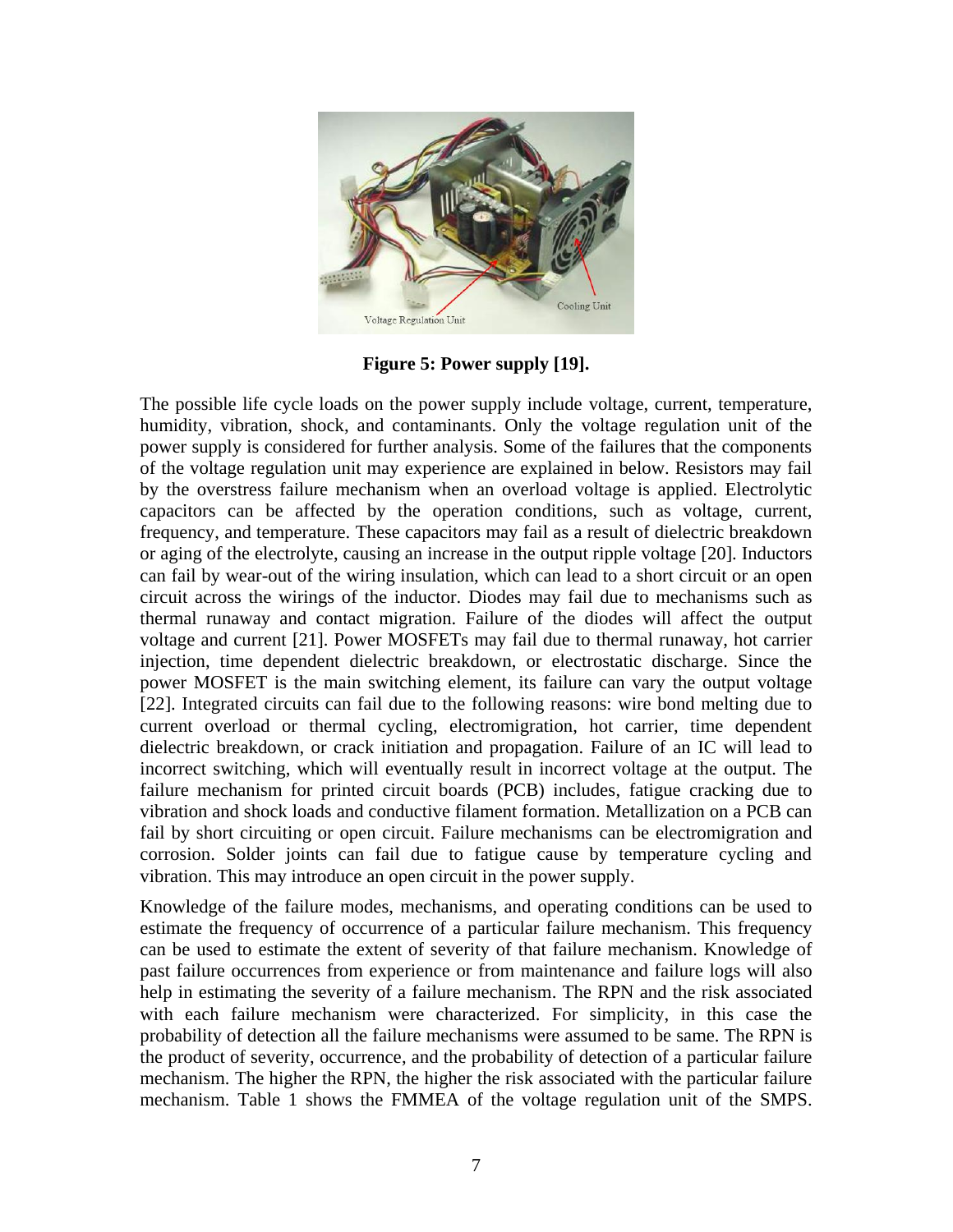| <b>Element</b>            | <b>Potential Failure</b><br>Mode        | <b>Potential Failure</b><br>Cause                                 | <b>Potential Failure</b><br><b>Mechanism</b>   | <b>Mechanism</b><br><b>Type</b> | <b>Severity</b> | <b>Occurrence</b>      | <b>Risk</b> |
|---------------------------|-----------------------------------------|-------------------------------------------------------------------|------------------------------------------------|---------------------------------|-----------------|------------------------|-------------|
| Resistor                  | Open Circuit                            | <b>High Temperature</b>                                           | Over voltage                                   | Overstress                      | Low             | Remote                 | Low         |
| Capacitor                 | Drop in Capacitance                     | Electrolyte<br>Leakage                                            | Aging of Electrolyte                           | Wearout                         | High            | Reasonably<br>Probable | High        |
|                           | <b>Short Circuit</b>                    | <b>High Voltage</b>                                               | Dielectric Breakdown                           | Overstress                      | Moderate        | Remote                 | Low         |
| Inductor                  | Short/Open between<br>Windings and Core | <b>High Temperature</b>                                           | Wearout of Winding<br>Insulation               | Wearout                         | High            | Remote                 | Moderate    |
| Input/Output<br>Fuse Wire | Open Circuit                            | <b>High Temperature</b>                                           | Wire Melting due to<br><b>Current Overload</b> | Overstress                      | High            | Reasonably<br>Probable | High        |
| Diode                     | Die Fracture                            | Temperature<br>Cycling                                            | Thermal fatigue                                | Wearout                         | High            | Reasonably<br>Probable | High        |
|                           | <b>Short Circuit</b>                    | High Temperature,<br><b>Current Density</b>                       | <b>Contact Migration</b>                       | Wearout                         | High            | Reasonably<br>Probable | High        |
|                           | Thermal Runaway                         | <b>High Temperature</b><br>due to Resistive<br>Heating            | <b>Thermal Runaway</b>                         | Overstress                      | High            | Remote                 | Moderate    |
| Power<br><b>MOSFET</b>    | Gate Oxide Short                        | <b>High Temperature</b><br>and Voltage                            | Time Dependent<br>Dielectric Breakdown         | Wearout                         | High            | Reasonably<br>Probable | High        |
|                           | Gate Oxide<br>Breakdown                 | <b>High Voltage</b>                                               | EOS, ESD                                       | Overstress                      | High            | Remote                 | Moderate    |
|                           | Change of Leakage<br>Current            | <b>High Current</b><br>Density                                    | <b>Hot Carrier</b>                             | Wearout                         | High            | Remote                 | Moderate    |
|                           | Thermal Runaway                         | <b>High Temperature</b><br>Because of<br><b>Resistive Heating</b> | <b>Thermal Runaway</b>                         | Overstress                      | High            | Remote                 | Moderate    |
| Transformer               | Short/Open between<br>Windings and Core | <b>High Temperature</b>                                           | Wearout of Winding<br>Insulation               | Wearout                         | High            | Unlikely               | Unlikely    |

**Table 1: FMMEA of Voltage Regulation Unit of SMPS**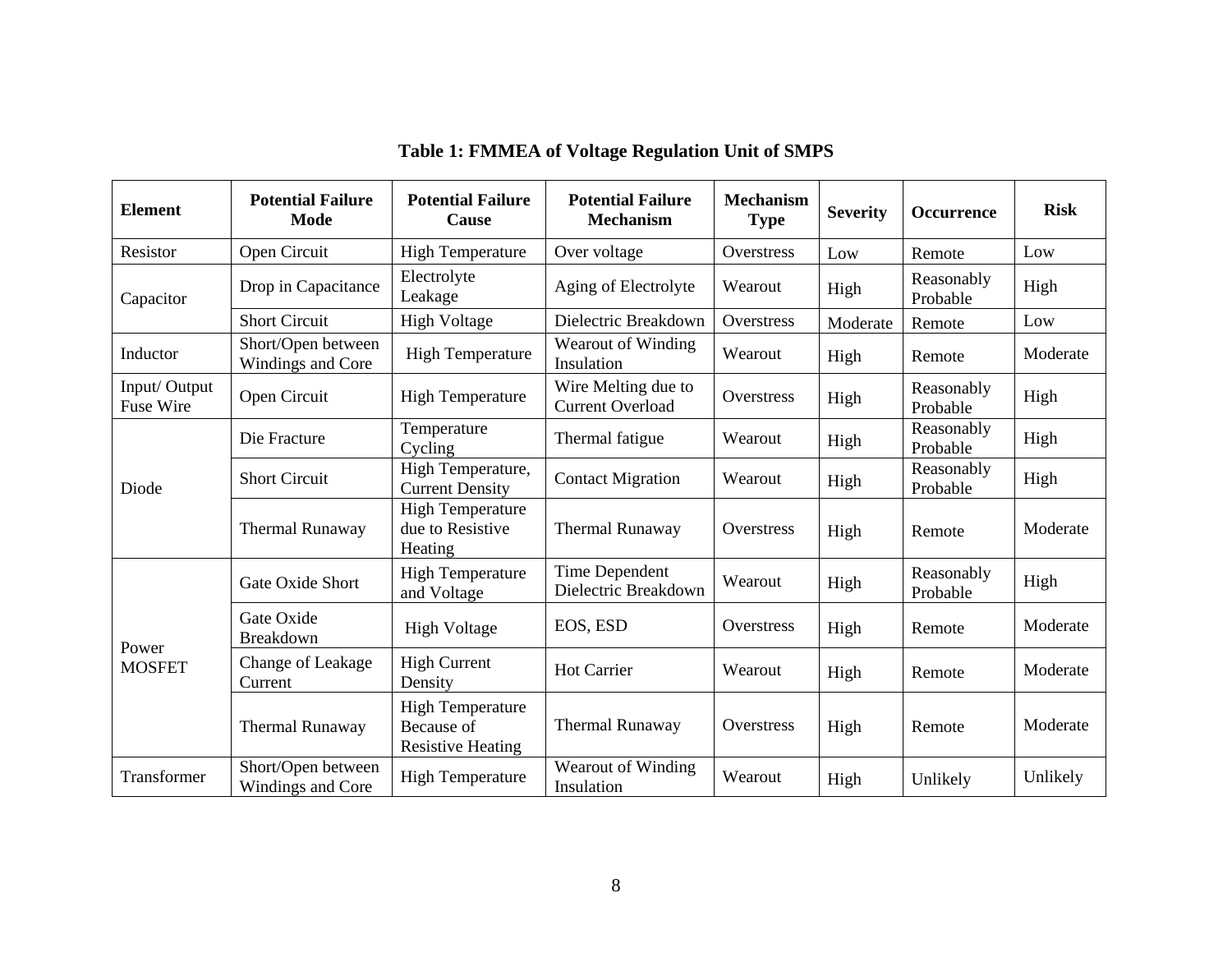| <b>Element</b>                         | <b>Potential Failure</b><br><b>Mode</b>                                             | <b>Potential Failure</b><br>Cause | <b>Potential Failure</b><br><b>Mechanism</b>   | <b>Mechanism</b><br><b>Type</b> | <b>Severity</b> | <b>Occurrence</b>      | <b>Risk</b> |
|----------------------------------------|-------------------------------------------------------------------------------------|-----------------------------------|------------------------------------------------|---------------------------------|-----------------|------------------------|-------------|
| Metallization                          | Electrical<br>Short/Open, Change<br>in Resistance in<br><b>Metallization Traces</b> | <b>High Temperature</b>           | Electromigration                               | Electrical<br>Wearout           | Moderate        | Unlikely               | Low         |
|                                        |                                                                                     | <b>High Relative</b><br>Humidity  | Corrosion                                      | Chemical<br>Wearout             | Moderate        | Unlikely               | Low         |
|                                        |                                                                                     | Ionic<br>Contamination            | Contamination                                  | Chemical<br>Overstress          | Moderate        | Unlikely               | Low         |
| Integrated<br>Circuit                  | Open Circuit in<br>Wirebond                                                         | <b>High Temperature</b>           | Wire Melting due to<br><b>Current Overload</b> | Overstress                      | High            | Remote                 | Moderate    |
|                                        |                                                                                     | Temperature<br>Cycling            | Wire breakage due to<br>thermal cycling        | Wearout                         | High            | Remote                 | Moderate    |
|                                        | Open Circuit/Short<br>Circuit in Die<br>Metallization                               | <b>High Temperature</b>           | <b>Resistive Heating</b>                       | Overstress                      | High            | Unlikely               | Low         |
|                                        |                                                                                     | <b>High Temperature</b>           | Electromigration                               | Wearout                         | High            | Unlikely               | Low         |
|                                        | Change of Leakage<br>Current                                                        | High Electric Field               | <b>Hot Carrier</b>                             | Wearout                         | High            | Remote                 | Moderate    |
|                                        | Gate Oxide Short<br>Circuit                                                         | <b>High Voltage</b>               | Time Dependent<br>Dielectric Breakdown         | Wearout                         | High            | Reasonably<br>Probable | High        |
|                                        | Die Fracture                                                                        | Temperature<br>Cycling            | Crack Initiation and<br>Propagation            | Wearout                         | High            | Reasonably<br>Probable | High        |
| <b>Printed Circuit</b><br><b>Board</b> | Crack/Fracture                                                                      | Sudden Impact                     | Shock                                          | Overstress                      | Low             | Unlikely               | Low         |
|                                        |                                                                                     | <b>Random Vibration</b>           | Fatigue                                        | Wearout                         | Low             | Unlikely               | Low         |
|                                        | Loss of Polymer<br>Strength                                                         | <b>High Temperature</b>           | <b>Glass Transition</b>                        | Overstress                      | Low             | Unlikely               | Low         |
|                                        | Short circuit                                                                       | Humidity and<br>Current           | <b>Conductive Filament</b><br>Formation        | Electrical<br>Wearout           | High            | Unlikely               | Low         |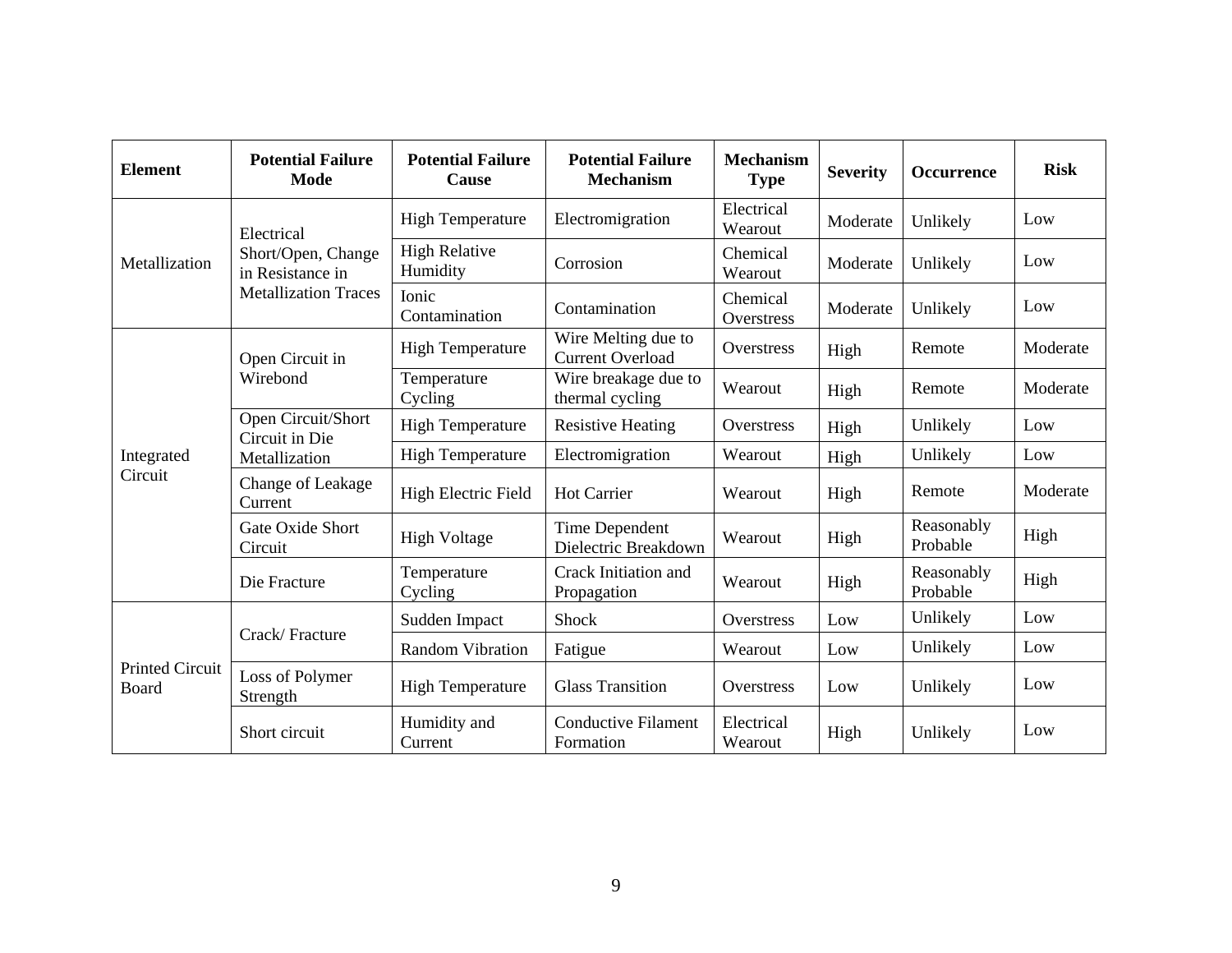From the results of the FMMEA it can be seen that the high risk components include capacitors, diodes, the power MOSFET, and the integrated circuit chip. Based on the failure cause, mechanism, and mode, the potential parameters that need to be monitored for health assessment can be selected. In the case of the voltage regulation unit, parameters such the temperature of the integrated circuit chip, the temperature of the power MOSFET, the output voltage, the output ripple voltage, and the output current seem to be critical and can be used for health assessment. The values of these parameters are expected to undergo a shift from their normal value before failure. The idea is to identify these failure precursors for diagnostics and prognostics.

### **6. Summary and Conclusions**

In order to generate an accurate prediction of the time to failure of any given product it is essential to understand what is causing damage to the product and how the damages are manifested in the product. Before implementing a health monitoring system for the product it is important to select the right parameters of the product to be monitored. Knowledge of the critical failure mechanisms and modes will assist in proper selection of these parameters. Knowing the parameters to monitor helps in the selection of the right sensors and sensor systems for health monitoring. The failure modes, mechanisms, and effects analysis (FMMEA) of the product generates a ranked list of critical failure mechanisms that affect the product. This information is used in conjunction with a physics-of-failure (PoF) based prognostics approach for failure prognosis.

The applicability of FMMEA to identify parameters as a first step in the fusion prognostics approach is presented in this paper. Conducting FMMEA helps in selecting the relevant parameters of the product. When these parameters are continuously monitored and compared to a baseline performance, they can help to detect anomalous behavior of the product. Knowledge of the life cycle loads, history of failures for previous models of the product or for similar products, and experience with operating/ designing the product are factors that will help in conducting an accurate FMMEA. An example of FMMEA for a voltage regulation unit of a power supply was presented. FMMEA is a complicated process, but it generates valuable information for implementation of prognostics for a given product.

### **7. References**

- [1] M. Pecht, Prognostics and Health Management of Electronics, Wiley-Interscience, New York, NY, August 2008.
- [2] DoD 5000.2 Policy Document, Defense Acquisition Guidebook, Chapter 5.3 Performance Based Logistics, December 2004.
- [3] N. Vichare and M. Pecht, "Prognostics and Health Management of Electronics," IEEE Transactions on Components and Packaging Technologies, Vol. 29, No. 1, March 2006.
- [4] M., Pecht and A. Dasgupta, "Physics-of-Failure: An Approach to Reliable Product Development", Journal of the Institute of Environmental Sciences, Vol. 38, pp. 30-34, September/October 1995 also in 1995 International Integrated Reliability Workshop Final Report, Lake Tahoe, CA, pp. 1-4, October 22-25, 1995.